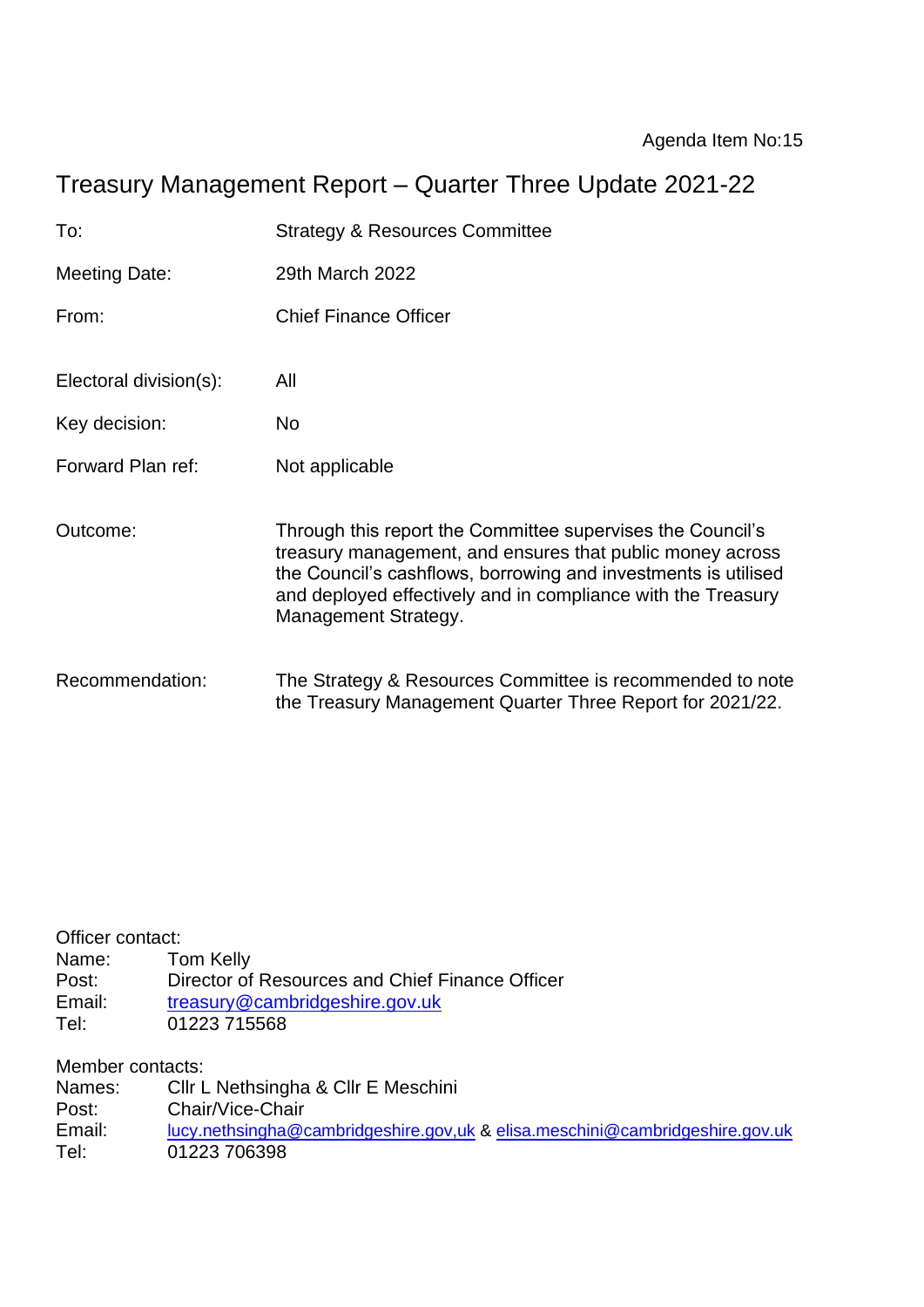### 1. Background

- 1.1 The Chartered Institute of Public Finance and Accountancy (CIPFA) Code of Practice for Treasury Management recommends that Members be updated on treasury management activities regularly (annual, mid-year or quarterly reports). This report, therefore, ensures this Council is implementing best practice in accordance with the Code.
- 1.2 Updates are provided quarterly to this committee on treasury management activities, and are necessarily retrospective in describing the position at the end of a quarter. However, changes to the UK economy and corresponding implications for our treasury management activity can be sometimes fast paced, therefore some of the information relevant to a quarter's report may be partially out of date by the time it is reported. Any significant live treasury management information is therefore presented on a regular basis to committee as part of the Integrated Finance Monitoring Reports.

### 2. Economic Update

- 2.1 A current economic commentary is in Appendix 1, provided by Link Asset Services, the Council's treasury management advisers. Some of the key points to note are set out below.
- 2.2 The Monetary Policy Committee (MPC) voted 8-1 in December to raise the Bank Rate by 0.15% from 0.10% to 0.25% and unanimously decided to make no changes to its programme of quantitative easing purchases due to finish in December 2021 at a total of £895bn.
- 2.3 The MPC had disappointed financial markets by not raising the Bank Rate at its November meeting. Until the emergence of Omicron, most forecasters viewed a Bank Rate increase as being near certain at the December 2021 meeting due to how inflationary pressures had been comprehensively building in producer and consumer prices and wage rates. At the November meeting, the MPC wanted assurance that the labour market would recover, following the end of the furlough scheme on 30th September, without unemployment increasing sharply; therefore their decision was to wait until statistics were available to show how the economy had responded.
- 2.4 Following the emergence of Omicron, the expectation changed that the MPC would wait for more information on the impact of the new variant before raising rates. Therefore, the Bank of England surprised many with the increase in December. This was influenced by a series of strong data releases on the labour market and inflation in the run-up to the meeting; minutes of the meeting indicated that, despite acknowledging the downward impact on GDP from Omicron, the MPC was more concerned about the upside risks to inflation.
- 2.5 The MPC's forward guidance on its intended monetary policy on raising the Bank Rate versus selling (quantitative easing) holdings of bonds is as follows:
	- Focus on raising the Bank Rate as "the active instrument in most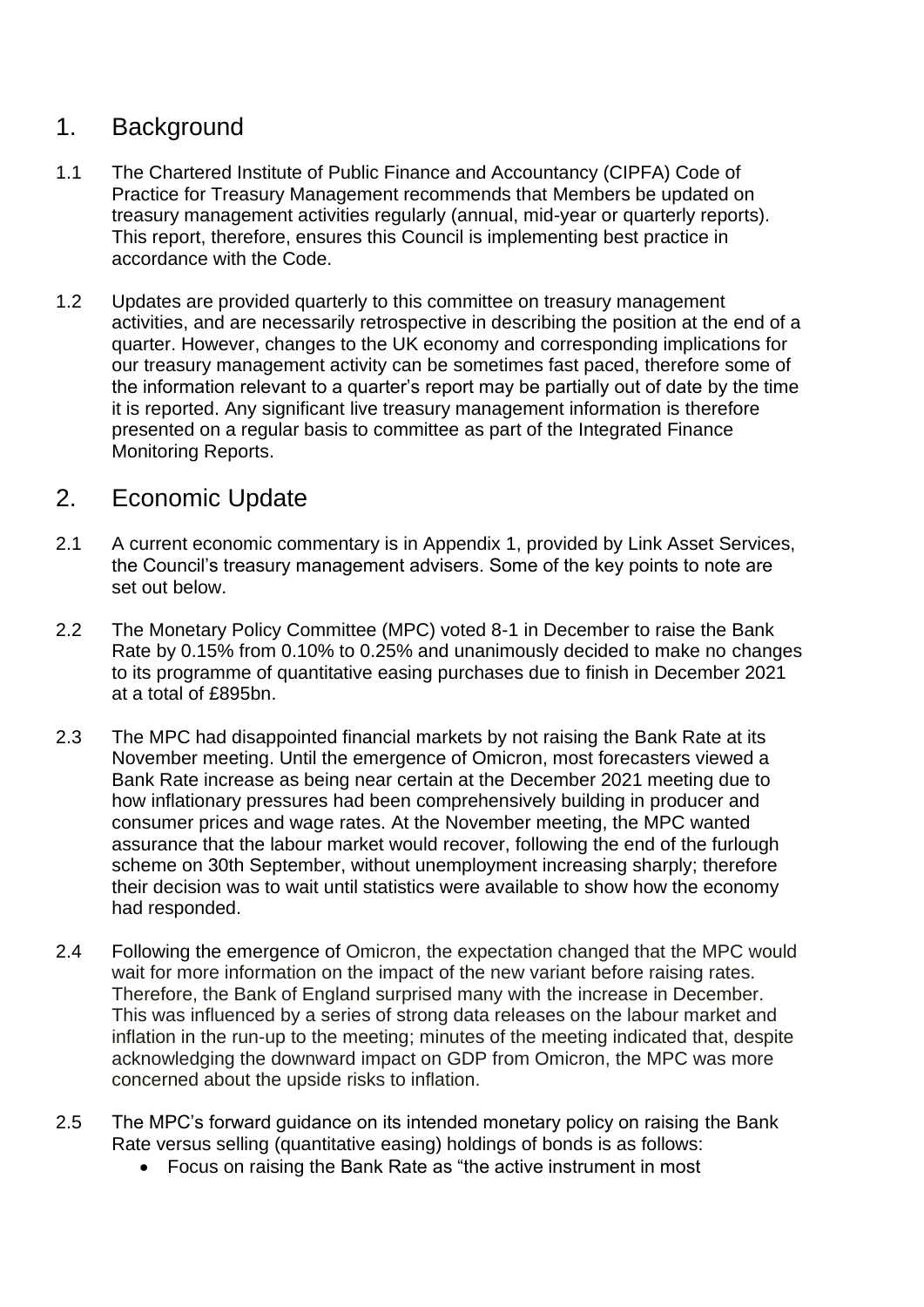circumstances".

- Increase the Bank Rate to 0.50% before starting to reduce holdings.
- Once the Bank Rate is at 0.50%, stop reinvesting maturing gilts.
- Once the Bank Rate has risen to at least 1%, start selling holdings.

### 3. Interest Rate Forecast

- 3.1 The latest forecast for the Bank Rate along with Public Works Loan Board (PWLB) borrowing rates (certainty rate) from the Council's treasury advisors is set out in Tables 1a and 1b.
- 3.2 The latest forecast on 20th December is compared to the last forecast (29th September) in the previous quarter. A comparison of these forecasts shows that PWLB rates have fallen, more so in the longer maturities, and shows a quicker rate of increase in Bank Rate as inflation is now posing a greater risk. Some of the fall in PWLB rates during December was likely due to pension and investment funds preparing their finances for the year and quarter end position for 2021 on 31st December; it is therefore expected that part of those falls will be unwound in the new calendar year.

| <b>Link Group Interest Rate View</b> |               | 29.9.21       |               |        |        |               |          |          |               |               |
|--------------------------------------|---------------|---------------|---------------|--------|--------|---------------|----------|----------|---------------|---------------|
|                                      | <b>Dec-21</b> | <b>Mar-22</b> | <b>Jun-22</b> | Sep-22 | Dec-22 | <b>Mar-23</b> | $Jun-23$ | $Sep-23$ | <b>Dec-23</b> | <b>Mar-24</b> |
| <b>BANK RATE</b>                     | 0.10          | 0.10          | 0.25          | 0.25   | 0.25   | 0.25          | 0.50     | 0.50     | 0.50          | 0.75          |
| 3 month ave earnings                 | 0.10          | 0.10          | 0.20          | 0.20   | 0.30   | 0.40          | 0.50     | 0.50     | 0.60          | 0.70          |
| 6 month ave earnings                 | 0.20          | 0.20          | 0.30          | 0.30   | 0.40   | 0.50          | 0.60     | 0.60     | 0.70          | 0.80          |
| 12 month ave earnings                | 0.30          | 0.40          | 0.50          | 0.50   | 0.50   | 0.60          | 0.70     | 0.80     | 0.90          | 1.00          |
| 5 yr PWLB                            | 1.40          | 1.40          | 1.50          | 1.50   | 1.60   | 1.60          | 1.60     | 1.70     | 1.70          | 1.70          |
| 10 yr PWLB                           | 1.80          | 1.80          | 1.90          | 1.90   | 2.00   | 2.00          | 2.00     | 2.10     | 2.10          | 2.10          |
| 25 yr PWLB                           | 2.20          | 2.20          | 2.30          | 2.30   | 2.40   | 2.40          | 2.40     | 2.50     | 2.50          | 2.60          |
| 50 yr PWLB                           | 2.00          | 2.00          | 2.10          | 2.20   | 2.20   | 2.20          | 2.20     | 2.30     | 2.30          | 2.40          |

#### **Table 1a: Interest Rate Forecast (%) September 2021**

#### **Table 2b: Interest Rate Forecast (%) December 2021**

| <b>Link Group Interest Rate View</b><br>20.12.21 |        |               |               |               |        |               |          |               |        |               |               |               |        |               |
|--------------------------------------------------|--------|---------------|---------------|---------------|--------|---------------|----------|---------------|--------|---------------|---------------|---------------|--------|---------------|
|                                                  | Dec-21 | <b>Mar-22</b> | <b>Jun-22</b> | <b>Sep-22</b> | Dec-22 | <b>Mar-23</b> | $Jun-23$ | <b>Sep-23</b> | Dec-23 | <b>Mar-24</b> | <b>Jun-24</b> | <b>Sep-24</b> | Dec-24 | <b>Mar-25</b> |
| <b>BANK RATE</b>                                 | 0.25   | 0.25          | 0.50          | 0.50          | 0.50   | 0.75          | 0.75     | 0.75          | 0.75   | 1.00          | 1.00          | 1.00          | 1.00   | 1.25          |
| 3 month ave earnings                             | 0.20   | 0.30          | 0.50          | 0.50          | 0.60   | 0.70          | 0.80     | 0.90          | 0.90   | 1.00          | 1.00          | 1.00          | 1.00   | 1.00          |
| 6 month ave earnings                             | 0.40   | 0.50          | 0.60          | 0.60          | 0.70   | 0.80          | 0.90     | 1.00          | 1.00   | 1.10          | 1.10          | 1.10          | 1.10   | 1.10          |
| 12 month ave earnings                            | 0.70   | 0.70          | 0.70          | 0.70          | 0.80   | 0.90          | 1.00     | 1.10          | 1.10   | 1.20          | 1.20          | 1.20          | 1.20   | 1.20          |
| 5 yr PWLB                                        | 1.40   | 1.50          | 1.50          | 1.60          | 1.60   | 1.70          | 1.80     | 1.80          | 1.80   | 1.90          | 1.90          | 1.90          | 2.00   | 2.00          |
| 10 yr PWLB                                       | 1.60   | 1.70          | 1.80          | 1.80          | 1.90   | 1.90          | 2.00     | 2.00          | 2.00   | 2.10          | 2.10          | 2.10          | 2.20   | 2.30          |
| 25 vr PWLB                                       | 1.80   | 1.90          | 2.00          | 2.10          | 2.10   | 2.20          | 2.20     | 2.20          | 2.30   | 2.30          | 2.40          | 2.40          | 2.50   | 2.50          |
| 50 yr PWLB                                       | 1.50   | 1.70          | 1.80          | 1.90          | 1.90   | 2.00          | 2.00     | 2.00          | 2.10   | 2.10          | 2.20          | 2.20          | 2.30   | 2.30          |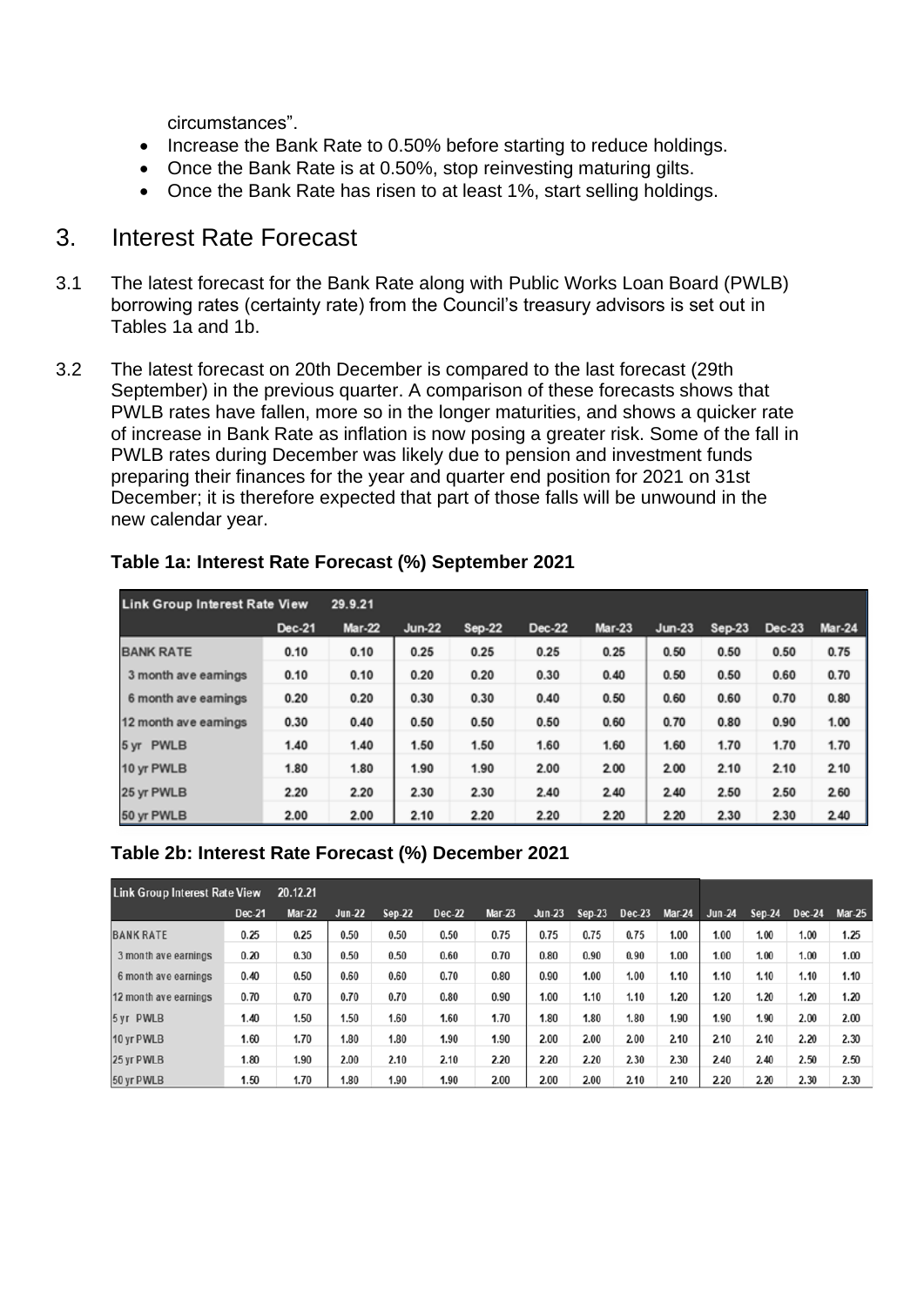#### **Forecasts for Bank Rate**

- 3.3 The above forecasts consider the following factors:
	- In December 2021, the Bank of England became the first major western central bank to put interest rates up in this upswing in the current business cycle in western economies, as recovery progresses from the Covid recession of 2020.
	- The next increase in the Bank Rate was anticipated to be in February or May, dependent on how severe an impact there was from Omicron – the rate was actually increased to 0.5% in February.
	- With CPI inflation expected to peak between 5 and 6% in April, the MPC may want to be seen to be active in taking action to counter inflation on 5th May, the release date for its Quarterly Monetary Policy Report.
	- However, rising gas and electricity prices last October and next April and increases in other prices caused by supply shortages and increases in taxation next April are already going to deflate consumer spending power without the MPC having to take any action on Bank Rate to cool inflationary pressures.
	- Conversely, consumers are sitting on around £160bn of excess savings left over from the pandemic, and it is unclear when this will be spent.
	- The December 2021 MPC meeting was more concerned with combating inflation over the medium-term than supporting economic growth in the shortterm.
	- Bank Rate increases beyond May are challenging to forecast, as inflation is likely to drop sharply in the second half of 2022.
	- However, the MPC will want to normalise Bank Rates over three years. It has its primary monetary policy tool ready to use in time for the next downturn; all rates under 2% provide stimulus to economic growth.
	- Link Asset Services have included 0.25% increases in quarter 1 of each financial year from 2023 to recognise this upward bias in the Bank Rate - but the actual timing in each year is difficult to predict.
	- Covid mutations remain a significant potential downside threat in all three years.

#### **Forecasts for Gilt Yields / PWLB Rates**

- 3.4 The current PWLB rates are set as margins over gilt yields as follows:
	- PWLB Standard Rate is gilt plus 100 basis points (G+100bps)
	- PWLB Certainty Rate is gilt plus 80 basis points (G+80bps)
	- Local Infrastructure Rate is gilt plus 60bps (G+60bps)
- 3.5 Since the start of 2021, there has been a lot of volatility in gilt yields, and hence PWLB rates. Link Asset Service's forecasts show a steady, but slow, rise in both Bank Rate and PWLB rates during the forecast period to March 2025 but there will doubtless be a lot of unpredictable volatility during this forecast period.
- 3.6 While monetary policy in the UK will have a major impact on gilt yields, there is also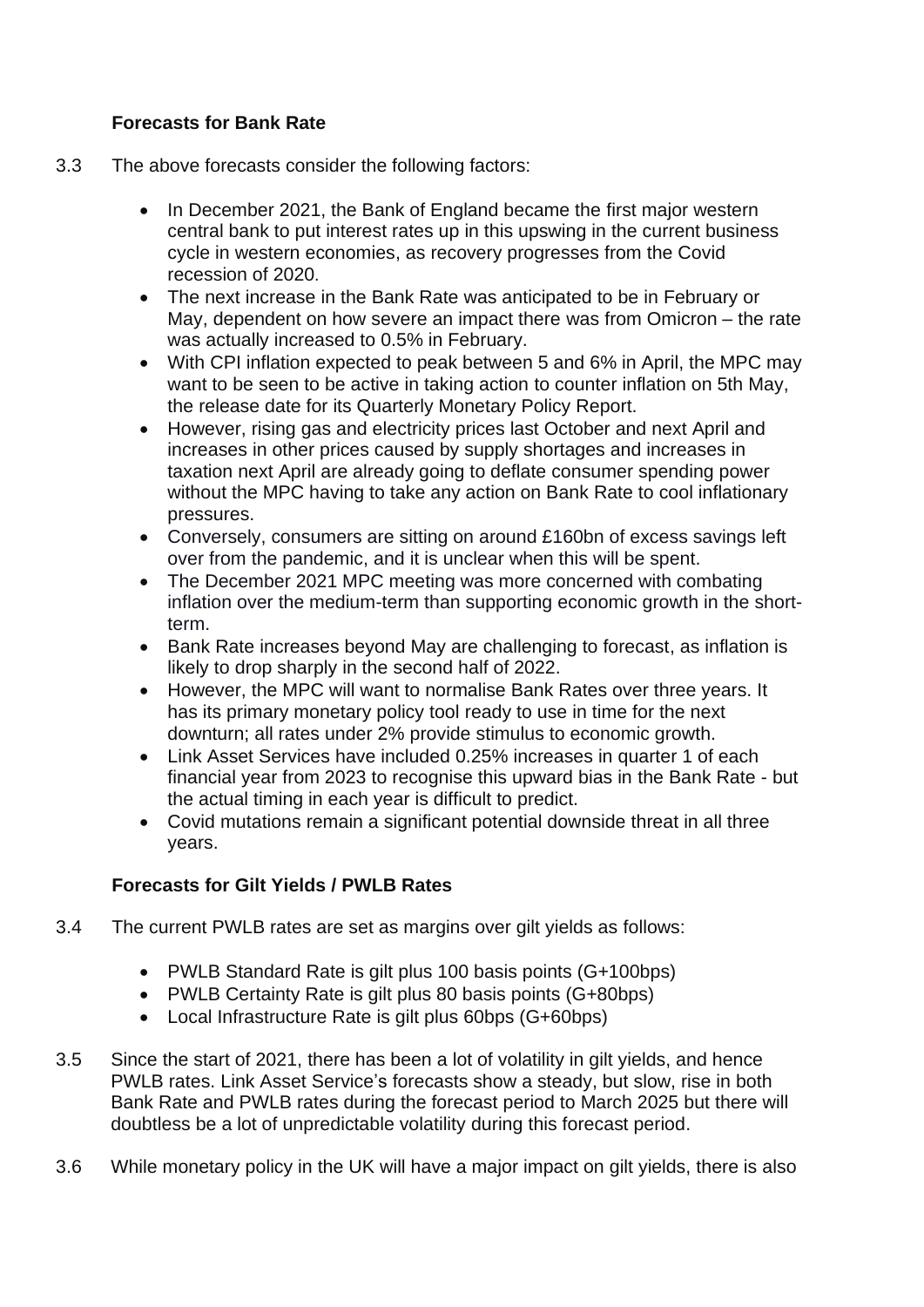a need to consider the potential impact that rising treasury yields in America could have. As an average since 2011, there has been a 75% correlation between movements in US 10-year treasury yields and UK 10-year gilt yields. This is a significant upward risk exposure to forecasts for longer term PWLB rates. However, gilt yields and treasury yields do not always move in unison.

3.7 One of the key results of the pandemic has been a fundamental rethinking and shift in monetary policy by major central banks like the Federal Reserve in the USA, the Bank of England and the European Central Bank, to tolerate a higher level of inflation than in the previous two decades when inflation was the key concern to keep at a target rate. There is now also a greater emphasis on other targets for monetary policy in addition to inflation, especially on 'achieving broad and inclusive "maximum" employment in its entirety' in the US before consideration would be given to increasing rates.

### 4. Summary Portfolio Position

- 4.1. The level of net debt borrowing set in the Treasury Management Strategy Statement (TMSS) for 31st March 2022 was £805.0m. On 1st April 2021, the net debt was £714.1m, and the actual at 31st December 2021 was £655.8m (excluding all Third-party loans and Equity). This is a decrease in borrowing over the period, due to some loans maturing and not yet being refinanced, combined with slower spend on the Council's Capital Programme than was forecast. Cash flows at the beginning of the year are typically stronger than at the end of the year, as many grant receipts are received in advance of spend (and due to the current Covid-19 pandemic the Council is in receipt of further grants compared to before the pandemic).
- 4.2 The 2021/22 net borrowing position is expected rise towards the end of the financial year as capital projects are progressed and financed. However, forecast in-year underspends on the capital programme and a more favourable cash flow position mean that the Council is forecasting for the level of net borrowing to be below this, reaching £735.0m by the end of the financial year. The cash flow position has been improved in part by further payments of government grants at the end of quarter 3, where related expenditure is expected to take place later in the financial year.
- 4.3 Further analysis on borrowing and investment is set out in the next two sections. A snapshot of the Council's debt and investment position is shown in Table 2.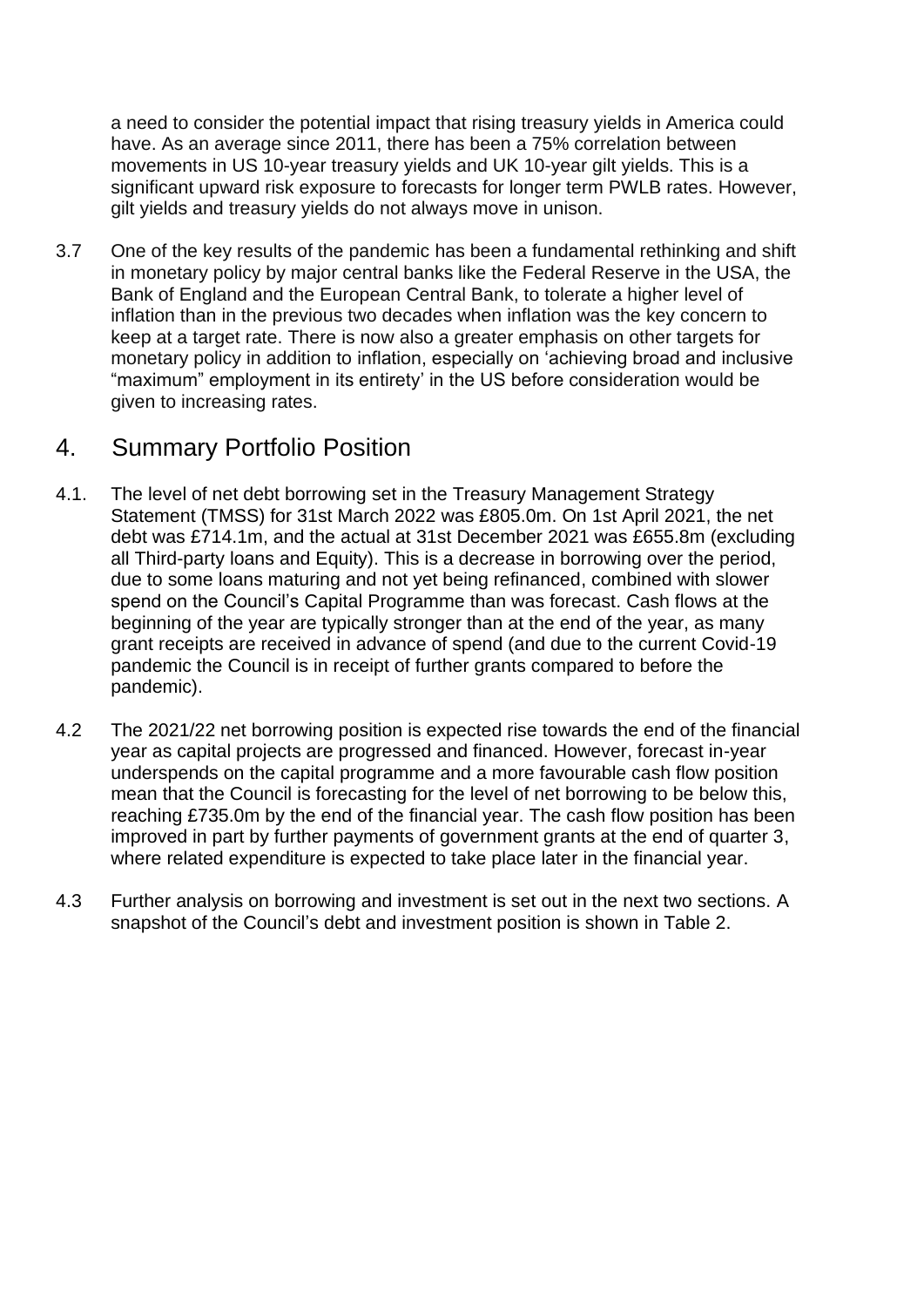#### Table 2: Net Borrowing Quarter 3 2021/22

| ັ                                | Actual as at<br>1 April 2021 | Actual as at<br>31 Dec 2021 | Year-date-<br>change |
|----------------------------------|------------------------------|-----------------------------|----------------------|
|                                  | £m                           | £m                          | £m                   |
| <b>Borrowings</b>                |                              |                             |                      |
| Borrowing repayable in >12mth    | 685.7                        | 586.0                       | $-99.7$              |
| Borrowing repayable in <12mth    | 127.0                        | 181.4                       | 54.4                 |
| <b>Total Borrowings</b>          | 812.7                        | 767.4                       | $-45.3$              |
| <b>Treasury Investment</b>       | $-98.1$                      | $-111.6$                    | $-13.5$              |
| <b>Total Net Debt/Borrowings</b> | 714.6                        | 655.8                       | $-58.8$              |

### 5. Investments

- 5.1 The Treasury Management Strategy Statement (TMSS) for 2021/22, including the Annual Investment Strategy for financial assets, was approved by Council in February 2021. It sets out the Council's investment priorities as being:
	- 1. Security of Capital;
	- 2. Liquidity: and then
	- 3. Yield
- 5.2 The Council will aim to achieve the optimum return (yield) on investments commensurate with proper levels of security and liquidity. As shown by the interest rate forecasts in section 3, it is now extremely difficult to earn the level of interest rates commonly seen in previous decades as all short-term money market investment rates are barely above zero with the Bank Rate having only recently increased. Some entities are offering negative rates of return in some shorter time periods. Given this environment and the fact that increases in the Bank Rate are unlikely to be significant before March 2025, investment returns are expected to remain low.
- 5.3 At 31<sup>st</sup> December 2021 the Council's investment balances totalled £111.7m; the balance is split between Money Market Funds, Call/Notice accounts and collective investment funds (see Table 3 below). The balance excludes Third Party Loans and Share Capital.
- 5.4 **Property Fund:** During quarter 3, the key focus for CCLA was to protect income. The capital value of the investment at  $31<sup>st</sup>$  December 2021 was £12.1m compared to an original investment value of £12m. Income has held up better than expected during the pandemic, reflecting the fund's active asset management strategy and tenant engagement. Sector values improved through the quarter, closing a year of strong recovery in valuations. The improvement was helped by the recovery in transaction levels which were back up to their long-term averages. The dividend rate of return on the initial investment for quarter 3 was 3.3%.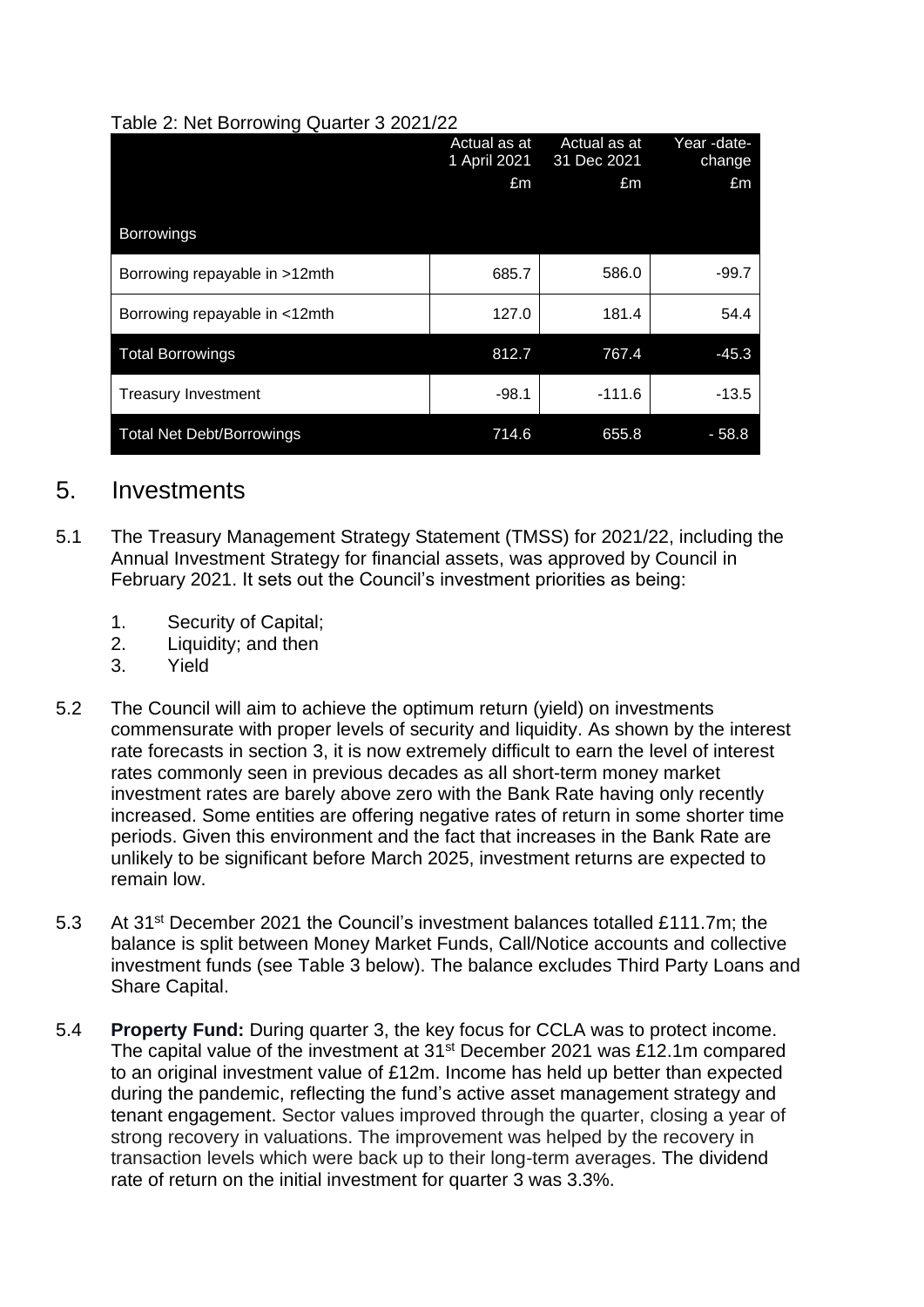- 5.5 **Diversified Income Fund:** During quarter 3, the capital value of the fund was £2.53m compared to an original investment value of £2.45m. Moving into 2022, monetary policies will be less supportive but interest rates in most areas will still be negative in real terms. In this environment, CCLA expects to maintain the portfolio's emphasis on real assets such as good quality equities with a cautious allocation to the fixed income sectors. The dividend rate of return on the initial investment for quarter 3 was 2.1%.
- 5.6 **Multi-Class Credit Fund:** At the end of quarter 3, the valuation of the CCC share of the fund stood at £14.7m compared to an original investment value of £14.5m. Following a positive second quarter of 2021/22 despite a more unsettled market environment, quarter 3 brought fresh volatility as central banks and markets tilted towards a more aggressive outlook for policy rates. Performance is likely to remain volatile in 2022 as markets and economies adjust to a tightening policy environment, however this reflects improved economic circumstances which will have positive influence on corporate balance sheets. The Council received the annual dividend payment of £304k in December 2021; the dividend rate of return on the initial investment was 2.1%.
- 5.7 **Infrastructure Income Fund:** At the end of quarter 3, the valuation of the CCC share of the fund stood at £8.2m, compared to an original investment value of £8m. December saw a strong performance of the Fund's UK-listed renewables exposure, which offset some of the weakness witnessed by the Fund's North American holdings. Whilst disappointing to end the calendar year with this weaker performance in some areas, the strategy delivered a modest positive return over the course of the year. The dividend rate of return on the initial investment for quarter 3 was 3.9%.
- 5.8 The average level of investment in quarter 3 (excluding third party loans and equity) was £132.9m, which carried a weighted average rate of 2.70%. The level of investment funds varies dependent on the timing of precept receipts, grants, and the progress of the capital programme; at the end of quarter 3 investments (excluding third party loans and equity) totalled £111.7m. Figure 1 overleaf shows the investment by counterparty as at 31<sup>st</sup> December 2021.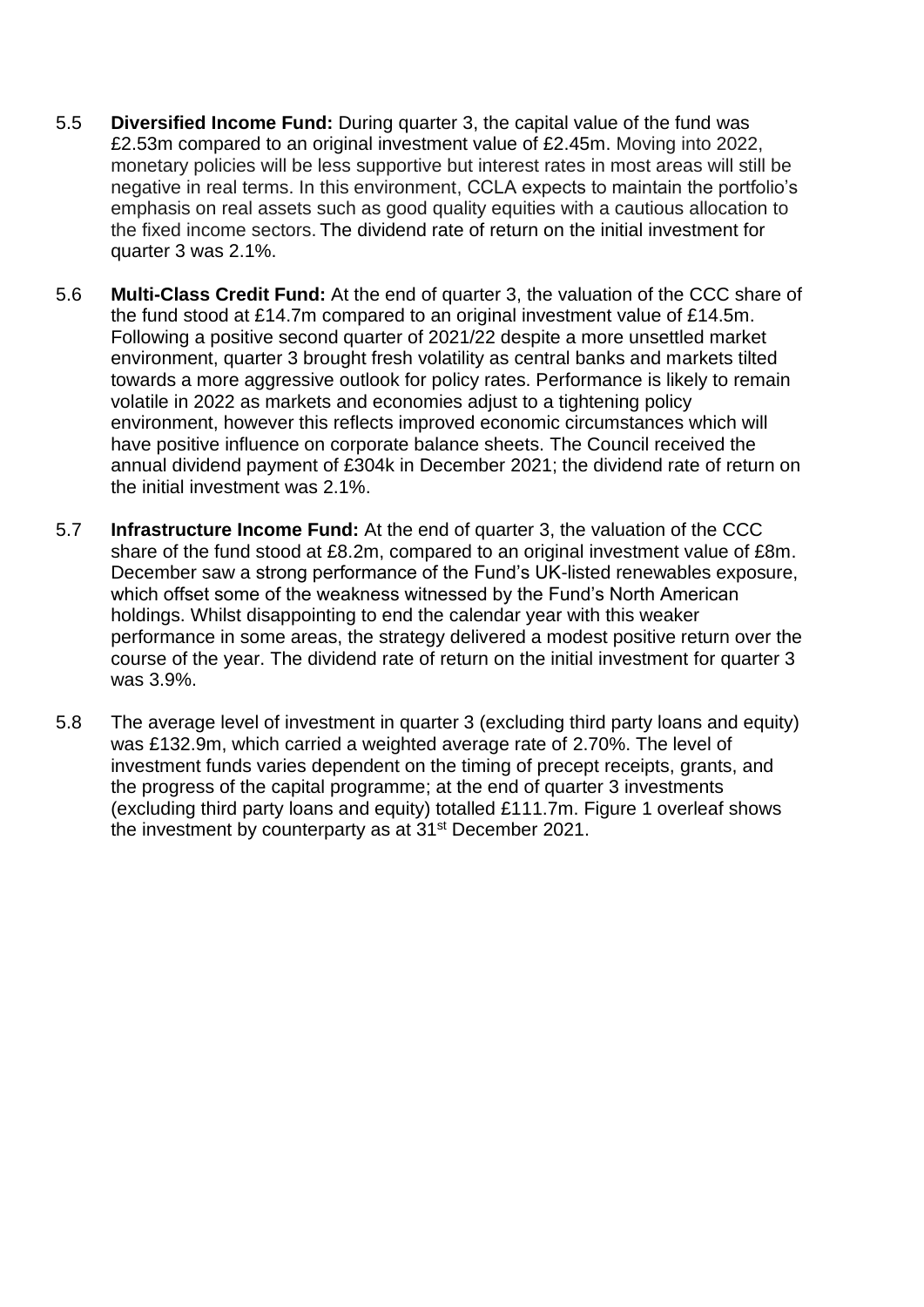

5.9 Table 3 below summarises the maturity profile of the Council's investment portfolio at the end of quarter 3 2021/22 (excluding third party loans):

| Table 3: Investment maturity profile at end of quarter 3 2021/22 |  |  |  |  |
|------------------------------------------------------------------|--|--|--|--|
|                                                                  |  |  |  |  |

|                                          |                                     | <b>Maturity Period</b> |        |        |         |       |       |
|------------------------------------------|-------------------------------------|------------------------|--------|--------|---------|-------|-------|
|                                          |                                     | 0d                     | $0-3m$ | $3-6m$ | $-5yrs$ | Total |       |
| Product                                  | Access Type                         | £m                     | £m     | £m     | £m      | £m    | %     |
|                                          |                                     |                        |        |        |         |       |       |
| Money Market Funds                       | Same-Day                            | 17.5                   |        |        |         | 17.5  | 15.6  |
| <b>Bank Call Account</b>                 | <b>Instant Access</b>               | 35.7                   |        |        |         | 35.7  | 31.9  |
| Notice Account                           | 35 Day Notice                       |                        |        | 21.0   |         | 21.0  | 18.8  |
| Pooled Property Fund                     | Redemption<br><b>Period Applies</b> |                        |        |        | 12.1    | 12.1  | 10.8  |
| <b>Pooled Diversified Income</b><br>Fund | Redemption - two<br>days            |                        |        |        | 2.5     | 2.5   | 2.3   |
| Pooled Multi-class credit<br>Fund        | Redemption<br><b>Period Applies</b> |                        |        |        | 14.6    | 14.7  | 13.1  |
| Income Fund (Energy)                     | Redemption<br><b>Period Applies</b> |                        |        |        | 8.2     | 8.2   | 7.4   |
|                                          | Total                               | 53.2                   | 0.0    | 21.0   | 37.5    | 111.7 | 100.0 |
|                                          | %                                   | 47.6                   | 0.0    | 18.8   | 33.6    | 100.0 |       |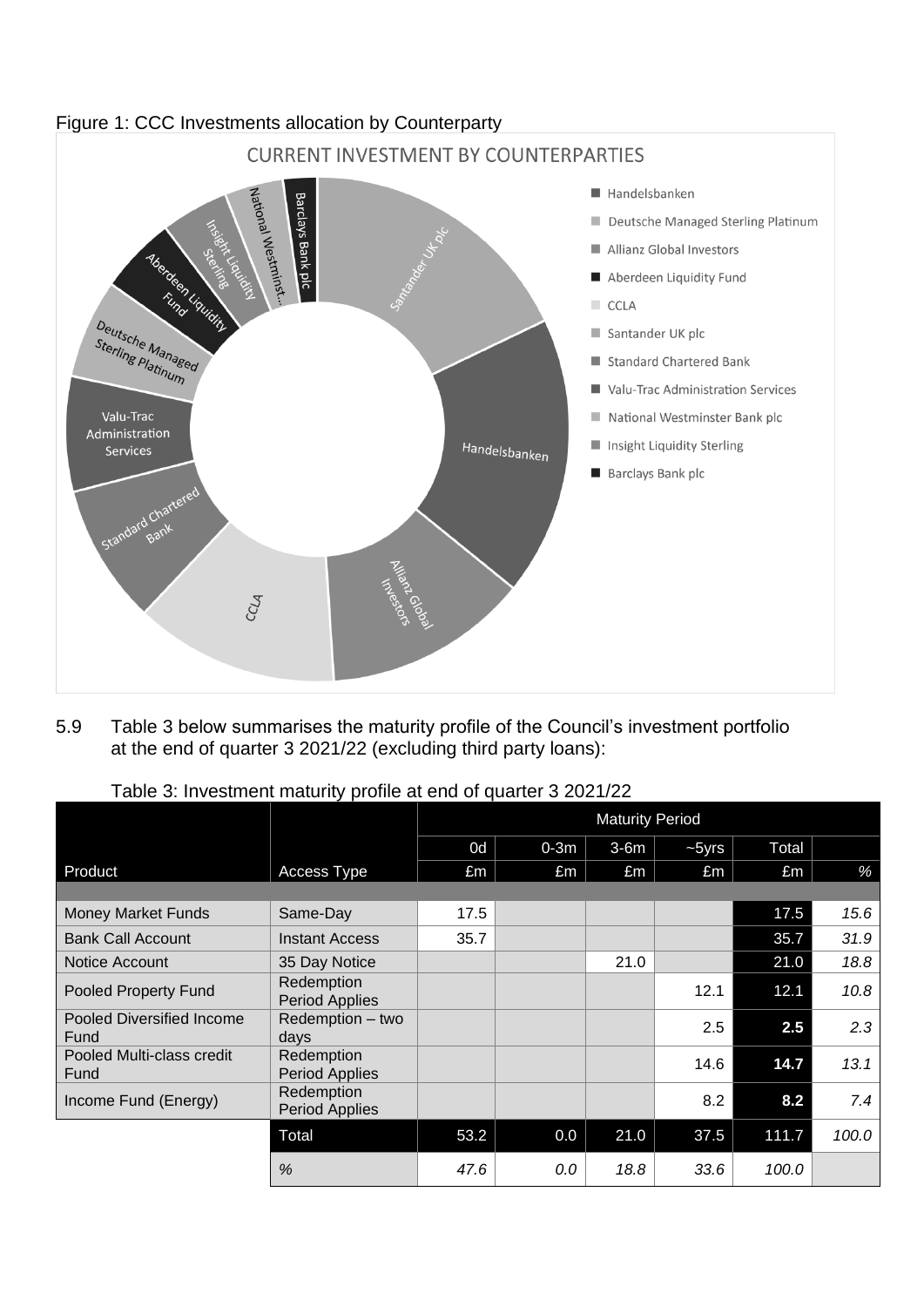5.10 Set out below are details of the amounts outstanding on loans and share capital investments classed as capital expenditure advanced to third party organisations at the end of quarter 3:

Table 4: Loans/Equity holdings in This Land companies end of quarter 3 2021/22

| <b>Loan Summary</b>                    | Amount<br>Outstanding<br>$(\text{Em})$ | <b>Repayment Year</b>        |
|----------------------------------------|----------------------------------------|------------------------------|
| Land, Construction & Development loans | 113.851                                | 2026/27, 2027/28 and 2028/29 |
| Equity holding                         | 5.851                                  | N/A                          |
| Total Loans/Equity in This Land Ltd    | 119.702                                |                              |

#### Table 5: Loans/Equity holdings in Pathfinder Legal Services end of quarter 3  $2021/22$

| 2021/ <i>22</i>                                        |                                     |                                        |                       |
|--------------------------------------------------------|-------------------------------------|----------------------------------------|-----------------------|
| Loan Summary                                           | Original<br>Amount<br>$(\text{Em})$ | Amount<br>Outstanding<br>$(\text{Em})$ | <b>Repayment Year</b> |
| Cashflow loan                                          | 0.325                               | 0.325                                  | 2029/30               |
| Equity holding                                         | 0.475                               | 0.475                                  |                       |
| <b>Total Loans/Equity in Pathfinder Legal Services</b> | 0.800                               | 0.800                                  |                       |

#### Table 6: Third Party Loans Principal Outstanding end of quarter 3 2021/22

| Loan Counterparty                                                    | Original<br>Amount<br>$(\text{Em})$ | Amount<br>Outstanding<br>(£m) | <b>Repayment Year</b> |
|----------------------------------------------------------------------|-------------------------------------|-------------------------------|-----------------------|
| <b>Arthur Rank Hospice Charity</b>                                   | 4.000                               | 3.280                         | 2042/43               |
| Estover Playing Field 2015 CIC (Guaranteed<br>by March Town Council) | 0.350                               | 0.192                         | 2024/25               |
| <b>Wisbech Town Council</b>                                          | 0.150                               | 0.150                         | 2043/44               |
| VIVA Arts & Community Group                                          | 0.300                               | 0.286                         | 2043/44               |
| <b>Total Third-Party Loans</b>                                       | 4.800                               | 3.908                         |                       |

#### 5.11 Investment returns compared to benchmark are shown in Table 7 below.

#### Table 7: Average Benchmark Performance – quarter 3 2021/22

|              | <b>Benchmark</b> | <b>Benchmark</b><br>Return | <b>Council Performance</b> |
|--------------|------------------|----------------------------|----------------------------|
| Quarter 1    | 3m LIBID         | $-0.04%$                   | 0.08%                      |
| Quarter 2    | 3m LIBID         | $-0.05%$                   | 0.07%                      |
| Quarter 3    | 3m LIBID         | $-0.02%$                   | 0.15%                      |
| Year To Date | 3m LIBID         | $-0.05%$                   | 0.07%                      |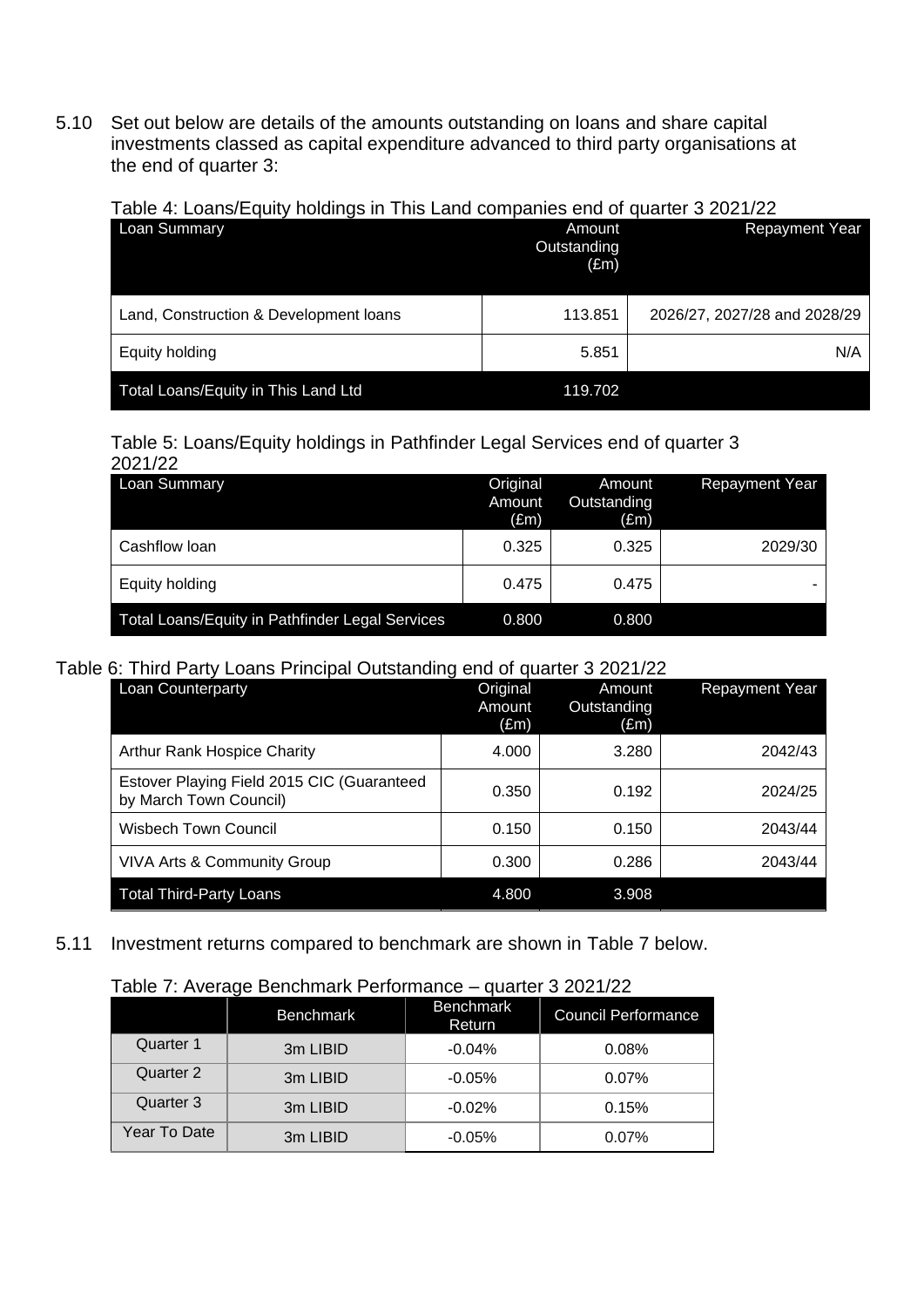- 5.12 Leaving market conditions aside, the Council's return on investments is influenced by a number of factors, the largest contributors being the duration of investments and the credit quality of the institution or instrument:
	- Credit risk is the consideration of the likelihood of default and is controlled through the creditworthiness policy approved by Council.
	- The duration of an investment introduces liquidity risk; the risk that funds cannot be accessed when required.
	- Interest rate risk, arising from fluctuating market interest rates.

These factors and associated risks are actively managed by the Council's Finance team.

### 6. Borrowing

- 6.1 The Council can raise cash through borrowing in order to fund expenditure on its capital programme for the benefit of Cambridgeshire. The amount of new borrowing needed each year is determined by capital expenditure plans and projections of the Capital Financing Requirement, underlying borrowing requirement, forecast cashbacked reserves and both current and forecast economic conditions.
- 6.2 The Council will continue to utilise short to medium-term borrowing from other local authorities and authorised brokers, as well as PWLB whilst rates remain low or longer-term borrowing is required. The Council intends to keep a proportion of the borrowing portfolio short-dated; but has also focused on extending the average duration of loans in the portfolio, whilst there have been opportunities to fix loans for extended maturities at historically low levels.
- 6.3 In quarter 3, the Council repaid on maturity a total of £55.1m, of which £10.0m was short-term loans from other local authorities and £45.01m was longer-term loans from other authorities / PWLB. Loans raised during quarter 3 amounted to £56.0m, of which £30.0m was medium-term borrowing from other local authorities, and £26.0m PWLB loans.
- 6.4 At the end of quarter 3, the Council held £767.4m of borrowing of which £52m was short-term borrowing that matures in less than 1 year from date of issue. The Council continues to be able to re-finance loans as required, generally at this time at a lower interest rate than the maturity loan. As opportunities arise, we have been seeking longer loan terms, rather than less than 1 year, in view of the current conditions. However, it is anticipated that this will become less favourable an option as rates are expected to rise.
- 6.5 Table 8 below sets out the maturity profile of the Council's borrowing portfolio at the end of quarter 3; £469.9m is held with the PWLB, £237.0m from other local authorities, £45.0m in market loans and £15.5m is a single market Lender Option Borrower Option (LOBO) loan. Of the £767.4m of borrowing, £181.4m (including both short-term and longer-term loans) will mature in less than 1 year, therefore potentially requiring refinancing.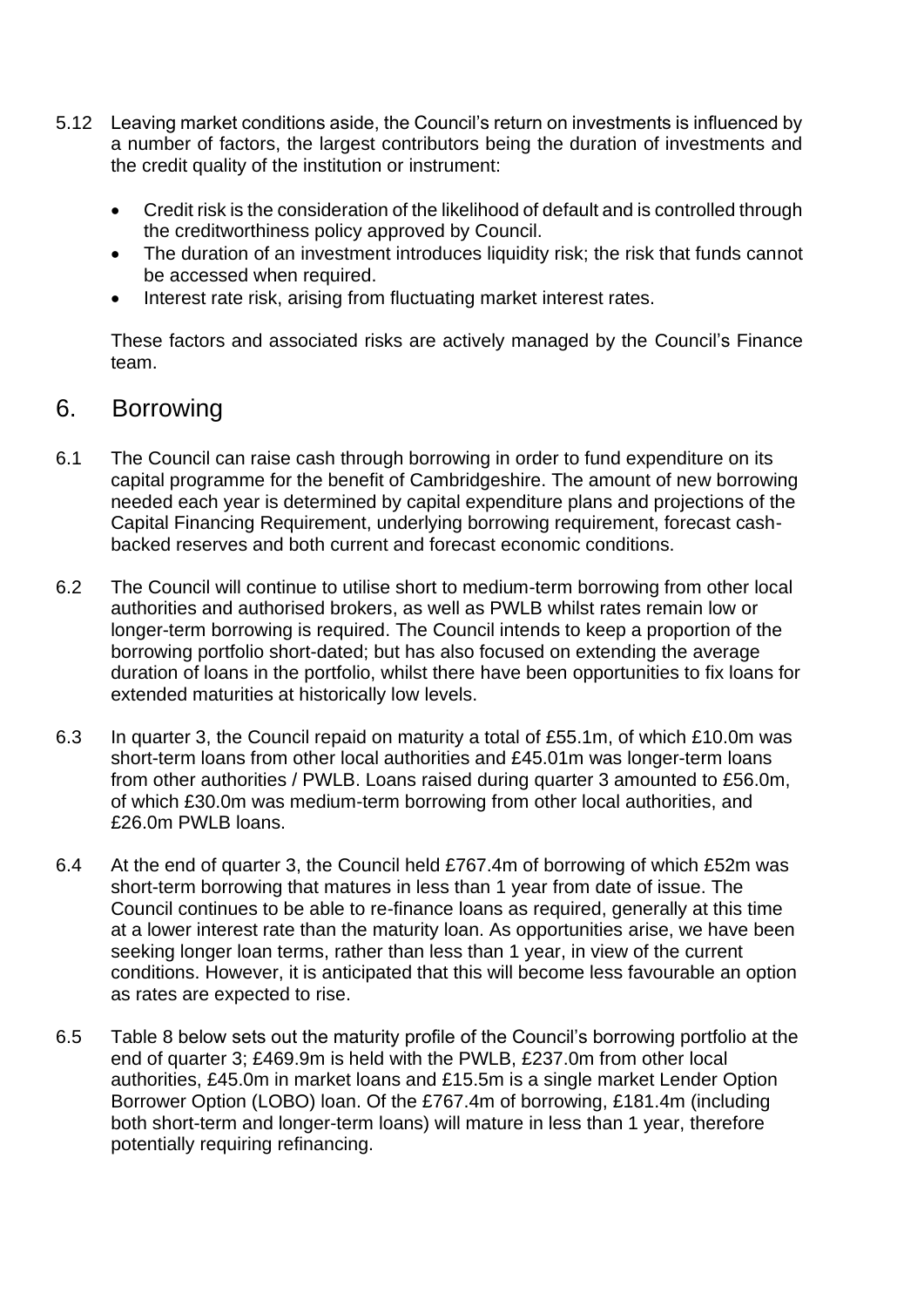| Term remaining | Borrowing |       |  |  |
|----------------|-----------|-------|--|--|
|                | £m        | $\%$  |  |  |
| < 1 Year       | 181.3     | 23.6  |  |  |
| $1 - 2$ years  | 53.7      | 7.0   |  |  |
| $2 - 5$ years  | 76.2      | 9.9   |  |  |
| 5 - 10 years   | 99.7      | 13.0  |  |  |
| 10 - 20 years  | 119.2     | 15.5  |  |  |
| 20 - 30 years  | 38.7      | 5.0   |  |  |
| 30 - 40 years  | 51.0      | 6.7   |  |  |
| 40 - 50 years  | 117.0     | 15.3  |  |  |
| > 50 years     | 30.5      | 4.0   |  |  |
| Total          | 767.4     | 100.0 |  |  |

#### Table 8: Loan Maturity Profile (Closing) – quarter 3 2021/22

Figure 2: Loan Maturities by Type (Closing) – quarter 3 2021/22



- 6.6 The market LOBO loan is included in Table 8 at final maturity rather than next potential call date. In the current low interest rate environment, the likelihood of the lender exercising their option to increase the interest rate on this loan - and so triggering the Council's option to repayment at par - is considered to be low.
- 6.7 The Council is in an internally borrowed cash position and balances will need to be replenished at some point in the future (subject to expenditure demands). This strategy is prudent while investment returns are lower than the cost of servicing debt and also serves to mitigate counterparty risk. The Council therefore plans to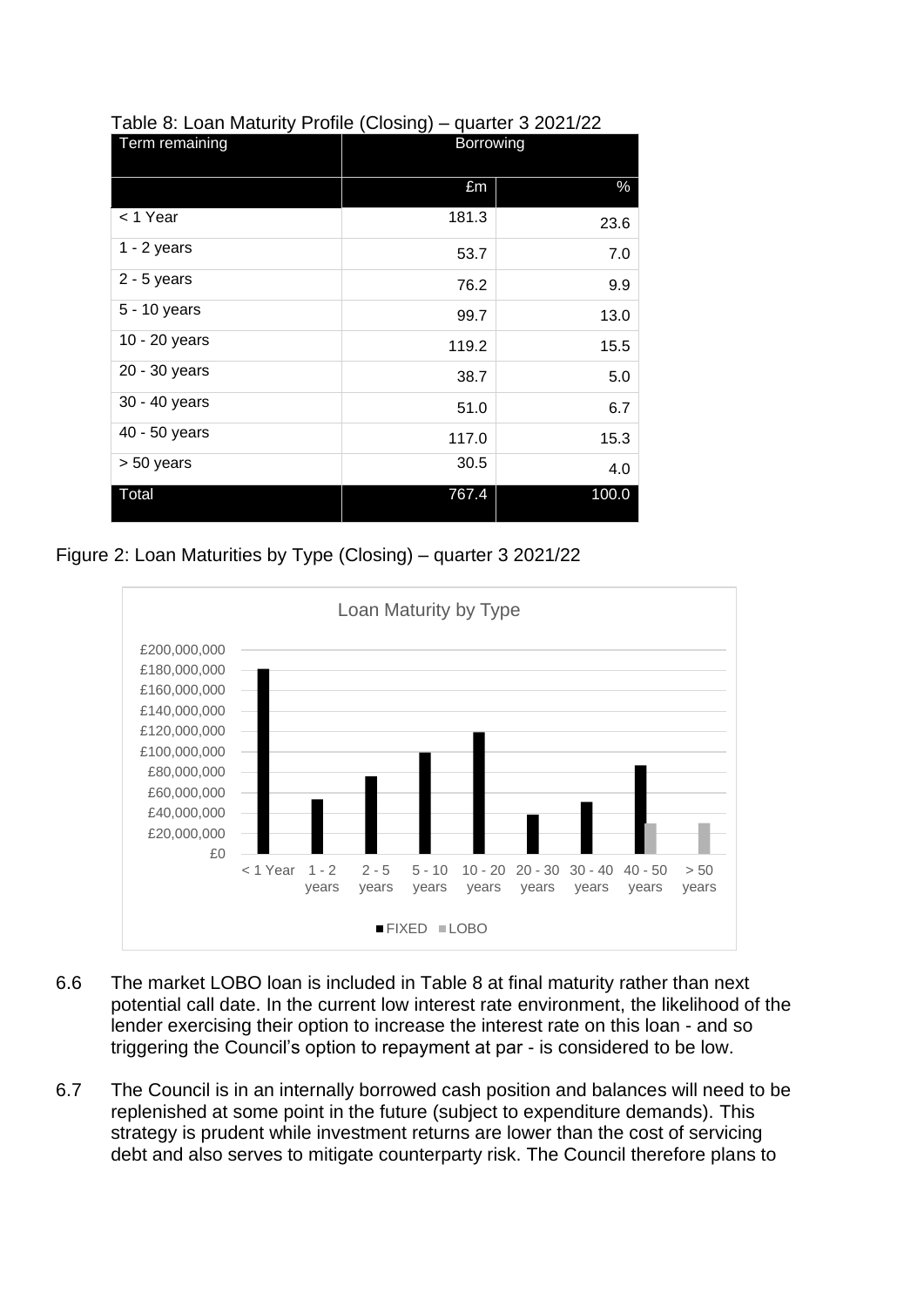maintain this internal borrowing position but will closely monitor those reserves, balances and cashflows supporting this approach.

6.8 No borrowing rescheduling was undertaken during quarter 3. Rescheduling opportunities are limited in the current economic climate. For PWLB loans, due to the spread between the carrying rate of existing borrowing and early redemption rates, substantial exit (premium) costs would be incurred. For market borrowing, the lender uses the certainty of the loans cashflow profile to hedge against forecast interest rate movements and so would pass the cost of unwinding these instruments onto the Council as an exit (premium) cost. Officers continue to monitor the position regularly.

### 7. Compliance with Treasury and Prudential Limits

- 7.1 The Council's treasury and prudential indicators are shown in Appendix 2.
- 7.2 It is a statutory duty for the Council to determine and keep under review the affordable borrowing limits. During the quarter ended 31st December 2021, the Council has operated within the treasury and prudential indicators set out in the Council's Treasury Management Strategy Statement for 2021/22.
- 7.3 All treasury management operations have also been conducted in full compliance with the Council's Treasury Management Practices.

### 8. Alignment with Corporate Priorities

8.1 Communities at the heart of everything we do

There are no significant implications for this priority.

8.2 A good quality of life for everyone

There are no significant implications for this priority.

8.3 Helping our children learn, develop and live life to the full

There are no significant implications for this priority.

8.4 Cambridgeshire: a well-connected, safe, clean, green environment

There are no significant implications for this priority.

8.5 Protecting and caring for those who need us

There are no significant implications for this priority.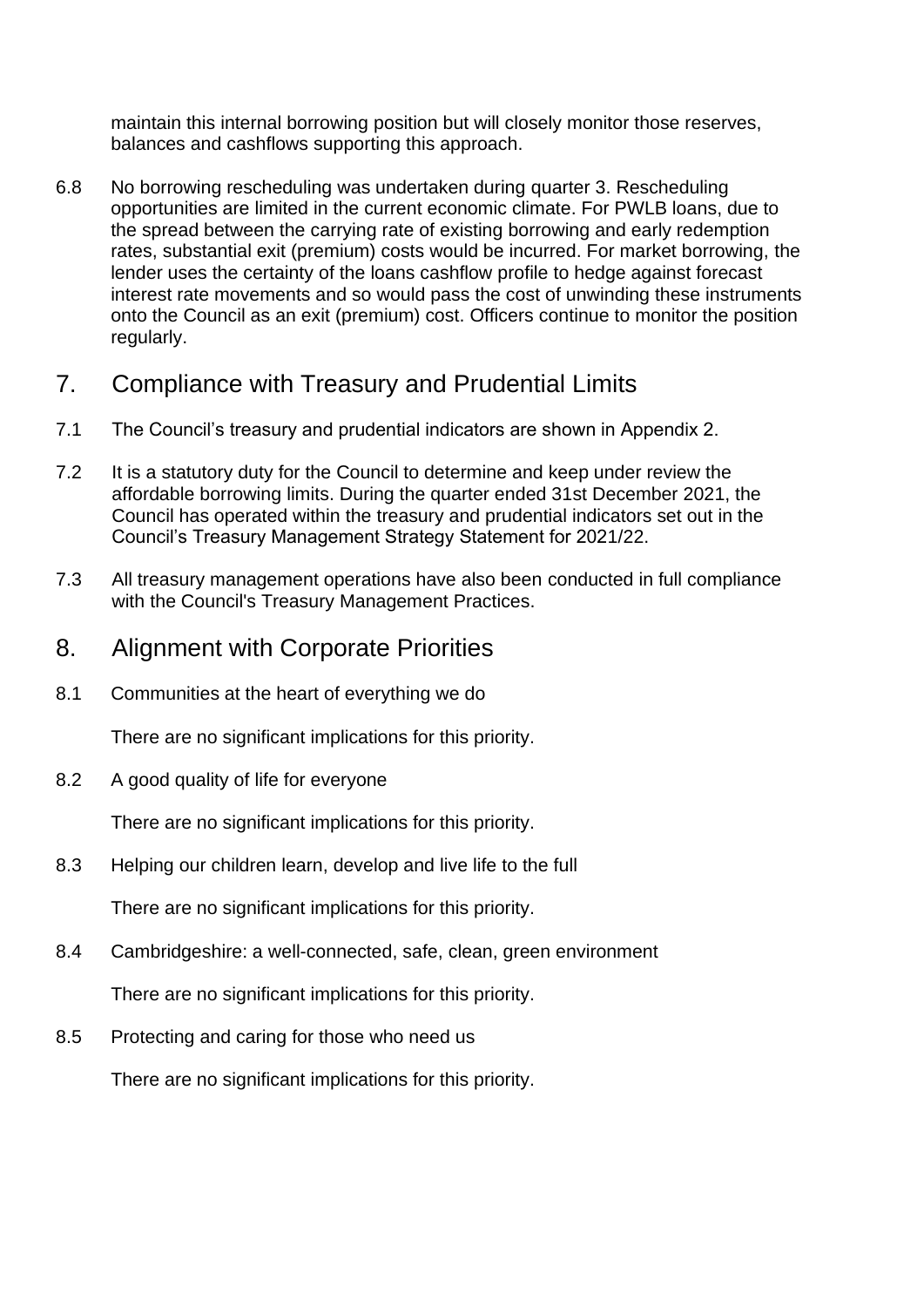### 9. Significant Implications

#### 9.1 Resource Implications

This report provides information on performance against the Treasury Management Strategy. Decisions on treasury management, which are driven by the capital programme and the Council's overall financial position, will impact the Debt Charges Budget and are reported through the Budget Monitoring process.

#### 9.2 Procurement/Contractual/Council Contract Procedure Rules Implications

There are no significant implications for this category.

9.3 Statutory, Legal and Risk Implications

The Council continues to operate within the statutory requirements for borrowing and investments. Further details can be found within Appendix 2.

9.4 Equality and Diversity Implications

There are no significant implications for this category.

9.5 Engagement and Communications Implications

There are no significant implications for this category.

9.6 Localism and Local Member Involvement

There are no significant implications for this category.

9.7 Public Health Implications

There are no significant implications for this category.

- 10. Source documents
- 10.1 None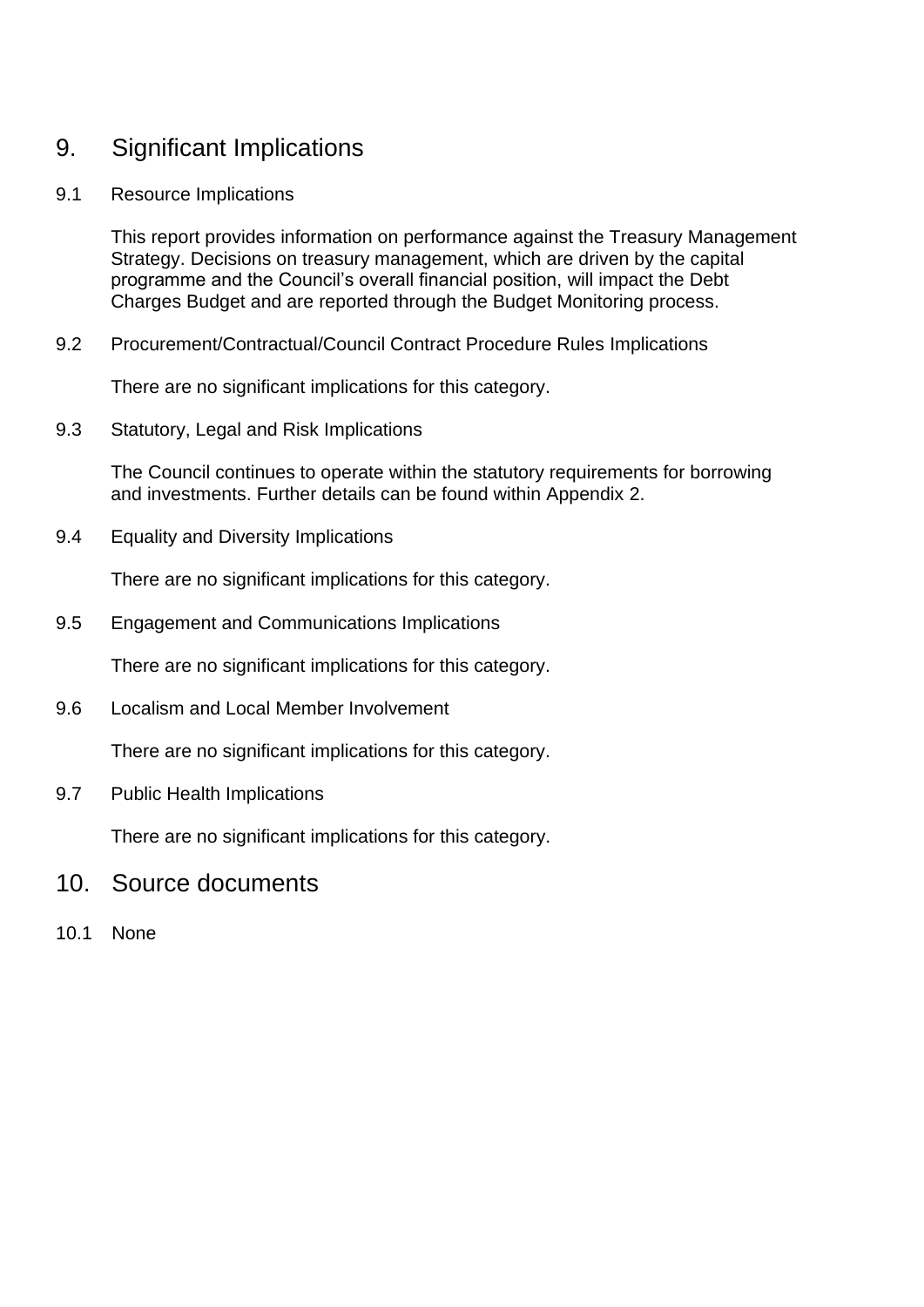## **Appendix 1: Detailed economic commentary on developments during quarter ended 31st December 2021**

During the quarter ended 31st December 2021 (quarter 3 (Q3) of financial year 2021/22):

- GDP rose 0.1% in October as product/labour shortages held back output.
- There were signs of faster GDP growth in November, before surging COVID-19 cases in December hit activity.
- Inflation jumped to a nine-year high of 5.1% in November.
- Bank Rate rose from 0.10% to 0.25% in December.
- Gilt yields and sterling fell, before both turned a corner in recent weeks.

Q3 had a weak start in October, with the economy eking out GDP growth of only 0.1% month-on-month (m/m). That was much lower than the 0.6% m/m growth in September and reflected falls in output in hospitality (-5.6% m/m), energy (-2.8% m/m) and mining (- 5.0% m/m). In fact, without the boost from more face-to-face doctor appointments and the vaccine programme, GDP would have contracted in month-on-month terms.

There were signs that activity gained some momentum in November, driven mainly by faster growth in consumer spending. In November, retail sales jumped by 1.4% m/m, households' unsecured borrowing rose by a healthy £1.2bn, and survey data pointed to resilience in other sectors too, despite continued supply chain disruptions and shortages.

The forecast is for GDP growth in December of -0.1% m/m, however, the fall could be larger than that. Indeed, the flash composite PMI for December was consistent with GDP growth of -1.5% m/m. Although it is suspected that this is a little pessimistic, a more conservative estimate of -0.5% m/m would pull down the forecast for Q3 to +0.7% q/q.

CPI inflation surged to a 10-year high of 5.1% in November. Some of the rise was due to one-off factors, such as the 5.1% m/m increase in fuel prices on the back of the surge in oil prices in October. But there was evidence of more persistent price pressures too. Food inflation added 0.1ppts to overall inflation, which reflected higher costs faced by suppliers. Higher second-hand car inflation and rising housing rents also contributed. Meanwhile, another rise in core producer output price inflation from 7.1% to 7.9% in November suggests that shortages are still boosting prices further up the inflation pipeline.

The Bank of England surprised many with a hike to Bank Rate at the December Monetary Policy Committee (MPC) meeting from 0.10% to 0.25%, as it was expected the Bank would wait for more information on the impact of Omicron before raising rates. But a series of strong data releases on the labour market and inflation in the run-up to the meeting seemed to have influenced this. Minutes of the meeting indicated that, despite acknowledging the downward impact on GDP from Omicron, the MPC was more concerned about the upside risks to inflation.